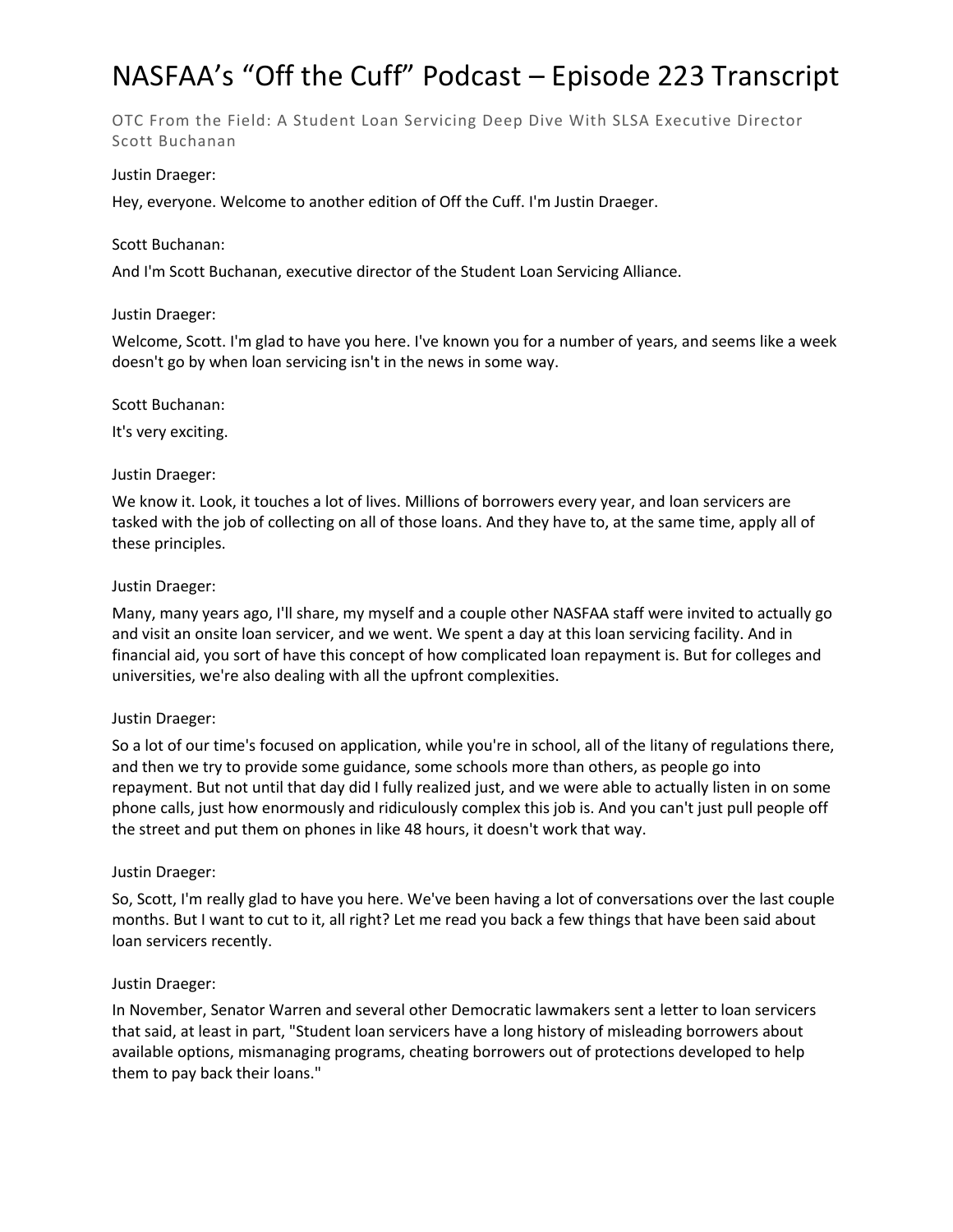When Navient, who announced that they were leaving the federal student loan servicing program, when they left, Senator Warren said, "Navient has repeatedly provided inaccurate information, incorrectly processed payments, ignored borrowers concerns, and is scrutinized for harassing and abusing their borrowers while making it difficult for them to repay their loans." She made similar comments when PHEAA announced that FedLoan that they were leaving.

## Justin Draeger:

So I'm going to assume you don't agree with all those critiques. But before we get to that, where do you think this ire comes from? And maybe about Senator Warren, but maybe also just from the public, just general sentiment, where does it come from?

## Scott Buchanan:

Yeah, well, I think it comes from the underlying issue here, which is student debt and the cost of college is a really big issue for a lot of families today. This is not some sort of small-time sort of matter that all of a sudden a politician is blowing up into being a big thing.

## Scott Buchanan:

This is a real sort of kitchen table sort of discussion that a lot of families are having, both before they send their kids to college, but also once they graduate, are in the workforce, and are sort of wrestling with financial implications of those decisions that they've made. And so, I think it is a real big issue.

#### Scott Buchanan:

I think the challenge is that when you have a lot of politicians, we have to talk about what is the solution to the problem, and what is the real problem? And so, we have an issue that faces a lot of people, but Senator Warren is a politician, and she knows three things, I think.

# Scott Buchanan:

She knows, number one, that student loan debt is a really big issue for a lot of families. She needs a boogeyman to blame for it. And she also knows that the real problems that exist in the world of higher education financing are really, really complicated. I mean, you and I know this, the interactive effects of the federal government sort of allows for borrowing at a certain level, raises those limits. What does that do in the marketplace?

#### Scott Buchanan:

And then, also the federal student loan program opportunity to sort of fix the issues that are endemic in sort of the structure of income-driven repayment, PSLF, all these sort of things. So those are really complicated. So she knows it's a big issue, knows she needs a boogieman, and knows the real problems are really hard to fix. Then, we find someone to blame at the end.

#### Scott Buchanan:

I think it's funny, you and I have both been around long enough to remember like a decade ago sort of the narrative in Washington with politicians, it's that, "Oh, it's the lenders that are a problem. We've got to get the lenders out of the student loan business." Well, we got the lenders out of the student loan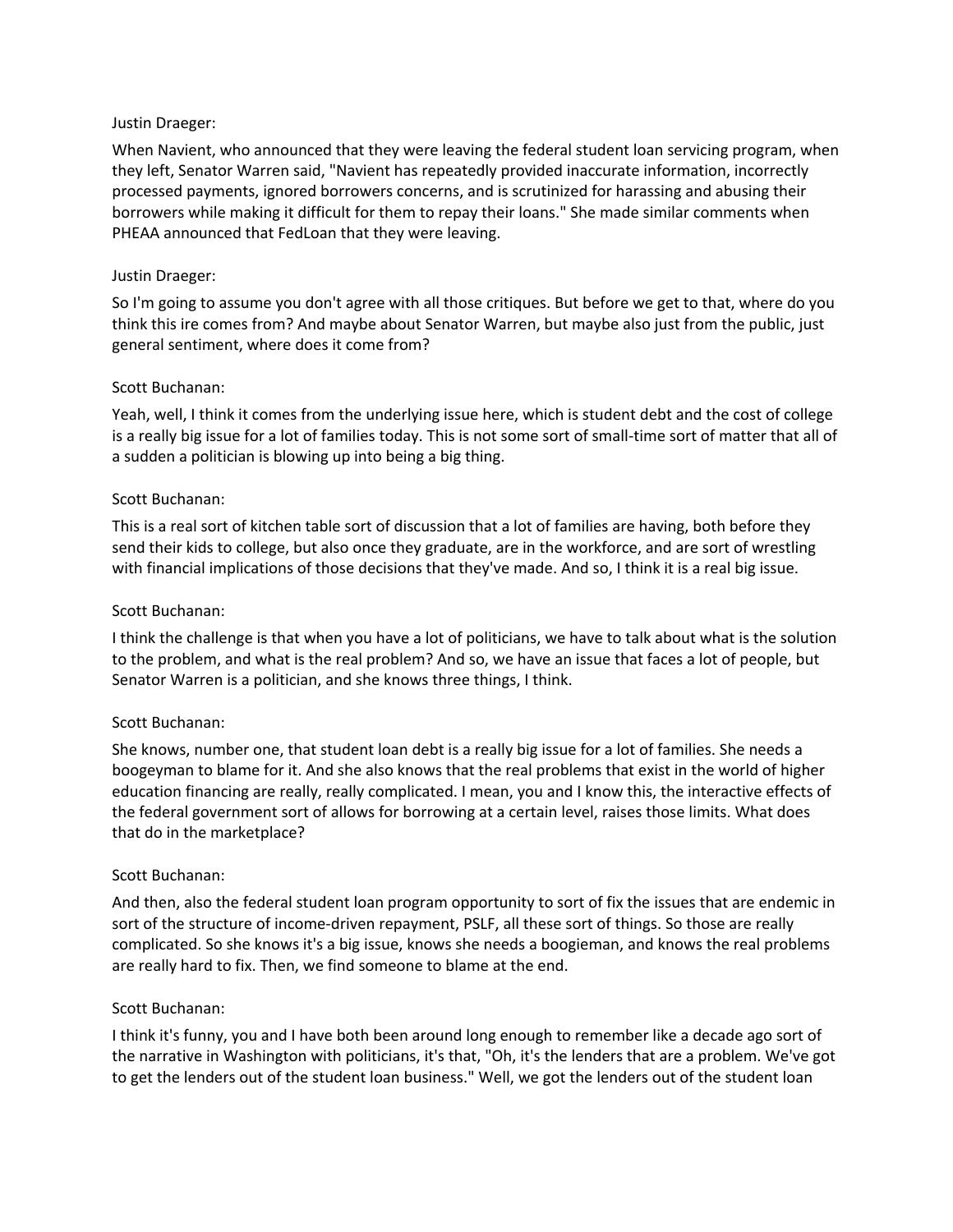business, and we went from 400 billion outstanding to 1.6 trillion in outstanding in that short window of time. And all of these complications still exist today.

# Scott Buchanan:

So every few years, politicians have got to find someone to blame because they don't want to turn the finger and blame it on themselves. When in fact, I mean, Senator Warren is on the board of directors at the largest consumer lending bank in the country and is blaming the guy who's on the telephone talking to the borrower. I don't think she-

## Justin Draeger:

Well, so I hear the college affordability issue.

Scott Buchanan:

Yeah.

## Justin Draeger:

So this is you're saying it's a real issue, but a lot of the ire might be misdirected on the public's part. Let me focus in on the boogeyman part for just a second. So Washington politicians, at least the ones who are most familiar with these issues, are in the know. Senator Warren is a very knowledgeable person.

## Justin Draeger:

So if the contention is that she needs someone to sort of to channel the ire, the public's ire about college affordability and loan debt, to an entity, and those entities are loan servicers, what is the end... I assume there must be an end game here. There's a political end game. Any conjecture on what that would be?

# Justin Draeger:

Because, ultimately, you can cancel all the loan servicing contracts that exist, but you still have to have loan servicers. That doesn't remove the need, I guess, for loan servicers. So if she applauds Navient's exit or FedLoan's exit, there still has to be loan servicers.

# Scott Buchanan:

Right. Well, unless you forgive all the loans, which is sort of... And I think there is some underlying desire here to paint, by some, and I'm not ascribing any particular intent here. But I think if you look at the general sort of dynamic that's going on, I think there's a strong desire by some to make this program look so broken, that the only solution here is to either make college completely free for everybody or to forgive all the loans that are outstanding.

# Scott Buchanan:

And, listen, I think those sound like great ideas until you say to yourself, "How is that going to work five years from now? And what is that going to mean?" So I think there is some desire to make the program look so broken that we don't have a path forward, which is just not true. There are incremental fixes that can be made here that solve most of these issues. And, really, and Congress has got to do it.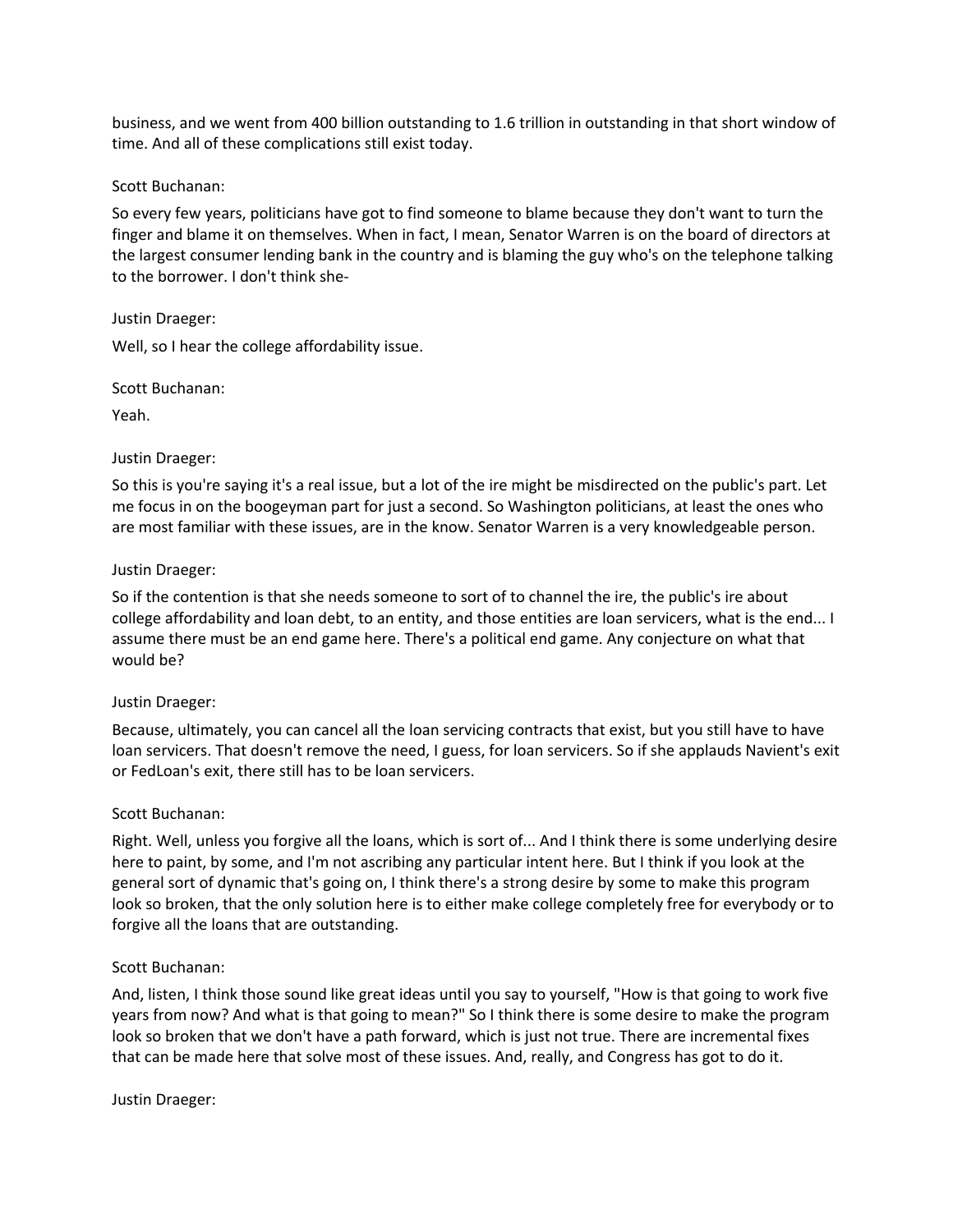Okay. So let's back up one second before we get to some of the fixes. Do you think, so is it reasonable, though, to say that servicers have messed up from time to time? Is that a fair statement or would you disagree?

## Scott Buchanan:

No, no, no. Listen, we are dealing with 40 million borrowers trying to navigate them through repayment plans that are so arcane and complicated. And when you have five different flavors of income-driven repayment and you're having to navigate borrowers through that, I am confident that we make mistakes.

## Scott Buchanan:

But I think the thing I'm saying is that there's this argument out there that there's this big systemic issue, and people say this sort of thing, servicers have harmed borrowers. They've misled borrowers. But the statistics, you say, "Okay, what is the data that proves that?" Because that's a nice... You can say anything, right? Question is, do you have data that shows it?

## Scott Buchanan:

And I point always to three things. You look at, Senator Warren is a big believer in the Consumer Financial Protection Bureau. CFPB's own complaint data last year shows that of those 40 million borrowers, 364, 364 across the country had an issue and a complaint that had to be resolved by the servicer or fixed, a problem that actually needed to be fixed.

## Scott Buchanan:

Now, there were a lot more complaints, but most of those were invalid. And if you do the math on that, you say, "Well, what's the error rate? How wrong are servicers?" That error rate is 0.00091% of borrowers who had an issue.

#### Scott Buchanan:

All right, let's say you don't trust the CFPB because they're hiding something. So you look at the ED OIG report that came out several years ago that was sort of trotted around the Hill. And people said, "Oh my gosh, there are mistakes that servicers made." Again, we make them from time to time. But even that OIG report says the actual error rate was 00.49%.

#### Scott Buchanan:

Okay, you don't believe the OIG. Let's say, "What does ED say?" So every servicer met or exceeded the Department of Education's performance indicator standards in the last several years. So by all data and statistical measure here, this is not a systemic issue or a big issue.

#### Scott Buchanan:

It is a big issue for those individuals where we do make mistakes. And I think we've got to correct those, we've got to identify them, we've got to do a better job of it. But I find it lacking in credibility if you say that there's a big, big issue when that big, big issue is 0.00091%.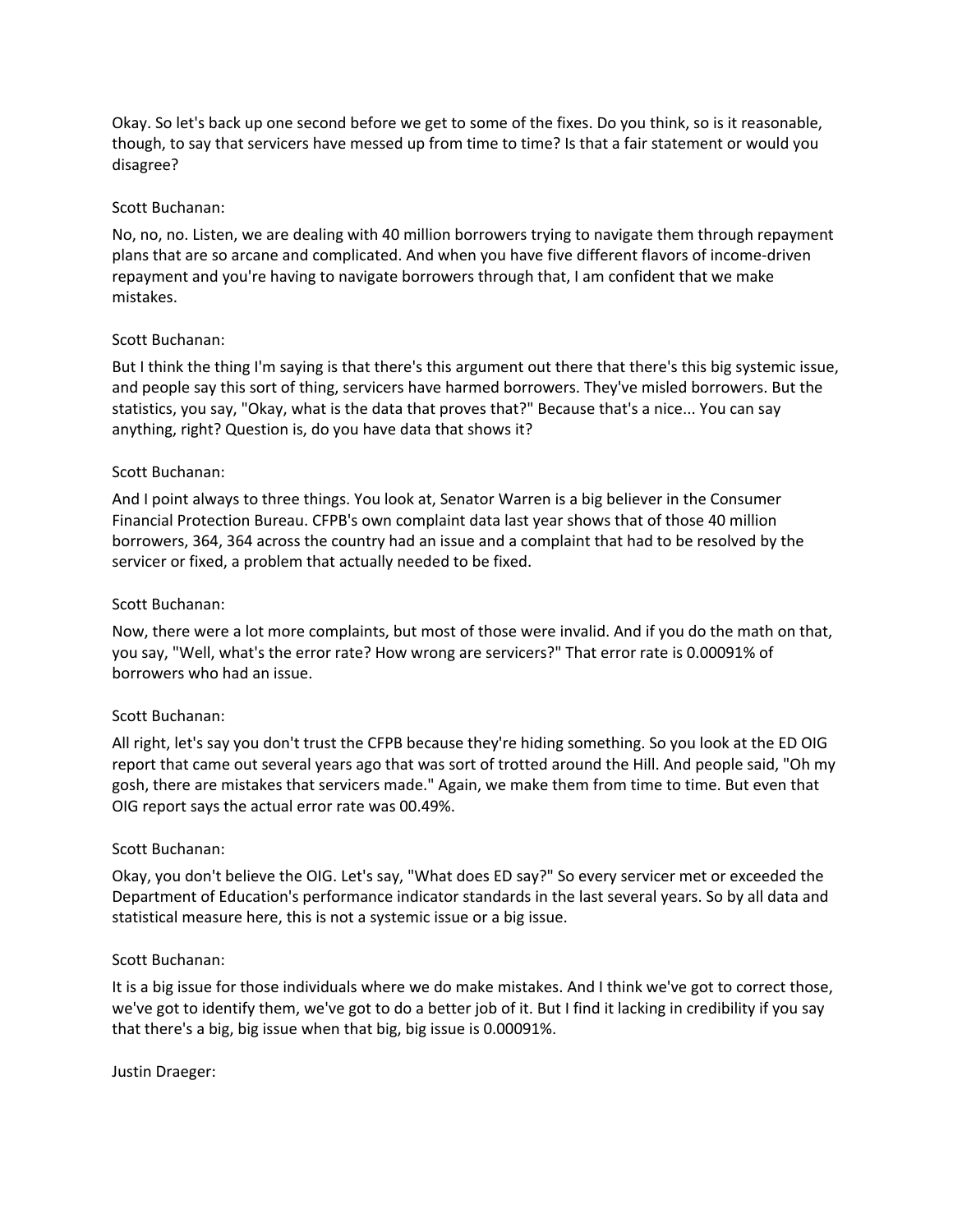Well. And a professor that I we've highlighted in some of our Today's News work, Raj Darolia, has done some of work. I think he presented it at Third Way, where he kind of showed that a lot of the complaints issued against loan servicers with the CFPB were really complaints about outcomes of their education, loan debt, to earnings complaints, that they were dissatisfied with sort of a lot of outcomes-based information that came out of their degree and their inability to maybe pay their student loans back. But, again, that's not necessarily an operational loan, well, it's not an operational loan servicing issue.

# Scott Buchanan:

Yeah.

## Justin Draeger:

So there's that piece. But there have been settlements from some of the student loan companies that, while maybe not legally or technically acknowledging any guilt, I understand these are financial decisions about how much do we fight versus just settle financially so we can move on?

## Justin Draeger:

There is implicit in that, at least some credibility where somebody's doing a financial analysis on the servicing side saying "There's some credibility here, so it might make more sense for us to pay now then actually go all the way through some sort of trial." So there are some areas where something was misapplied, and I assume that the feeling, though, is we should get those ironed out. Those are things we absolutely should address.

## Scott Buchanan:

Well, like for example, you talk about settlements, and this is, I think, a great frustration. Everyone looks at those, and listen, we're all consumers of news in sort of 60 Minutes style. We're like, "Oh, they settled. They must be guilty." And that certainly, I think, is the perception.

# Scott Buchanan:

You highlight the fact that these are businesses who are making sort of strategic decisions about, "I don't want to get tied up in litigation that's going to cost me millions of dollars if I can settle for half of what it would cost me to litigate, even if I did nothing wrong." It's just a pure business decision.

# Scott Buchanan:

But let's take, for example, like PHEAA's settlement with Massachusetts. So there was a much ballyhooed decision that PHEAA's decided to settle on PSLF-related issues about not counting payments correctly. And there's this big press release, and they've done settlement. Do you know how many borrowers that impacted that actually had issues in the state of Massachusetts? Under 30. Under 30. And you know this, if you can figure out how to count the payments on PSLF, congratulations, because it's really complicated.

#### Scott Buchanan:

So, again, are there isolated issues and a handful of borrowers who have problems that need to get fixed? Absolutely. But again, that doesn't sort of indicate that... I hardly think given the hundreds of thousands of borrowers in the state of Massachusetts, the 25 people who over the course of a 10 year window had a payment that was misapplied that had to be correctly reapplied, I don't think that tells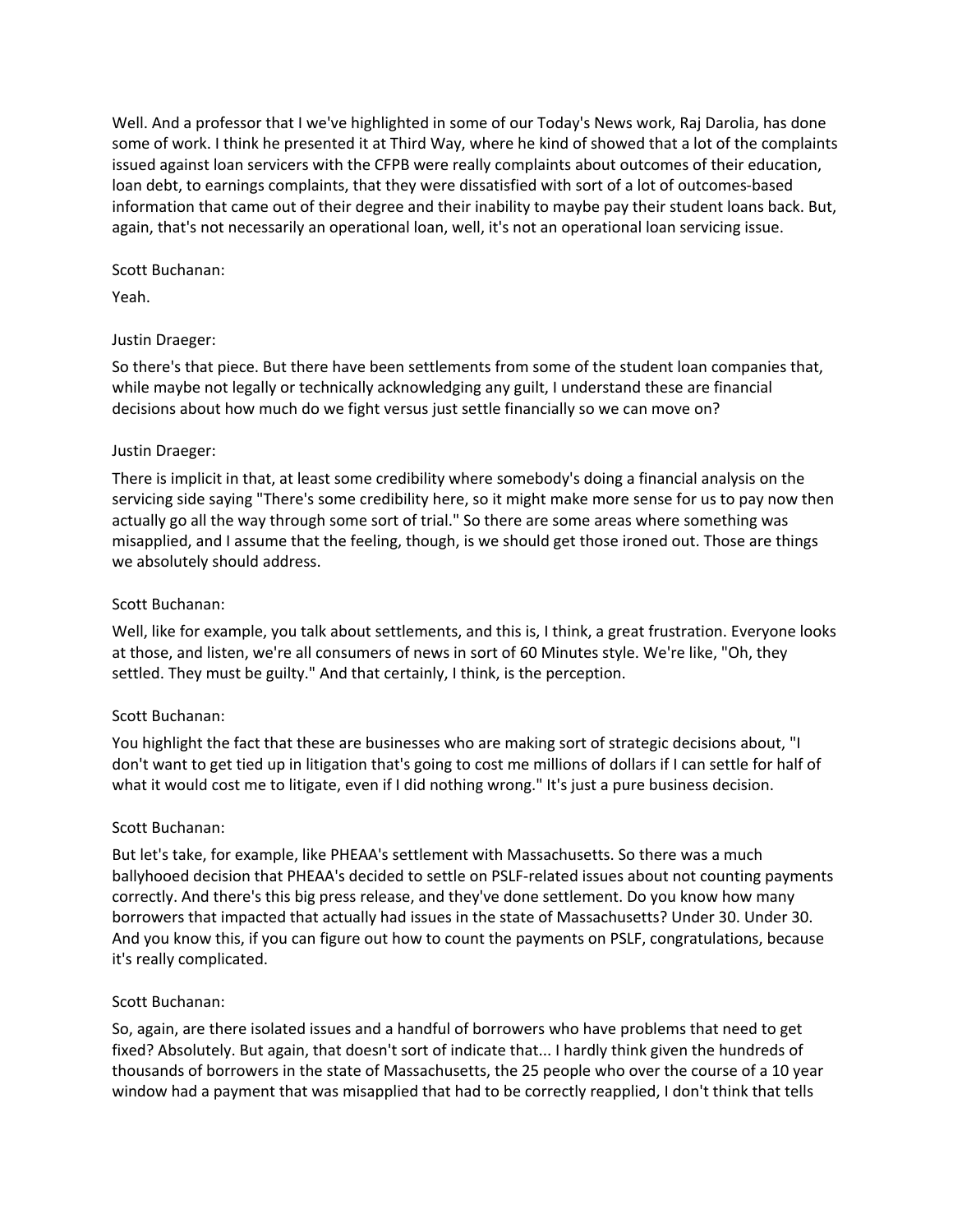you anything about sort of there being a systemic issue here or that servicers are intentionally trying to harm borrowers. I just find that ridiculous.

# Justin Draeger:

Well, let's talk about 60 Minutes for a minute because it wasn't that long ago, I can't even... The pandemic has sort of compressed all time for me. But I think it's been in the last 12 months, there was a 60 Minutes piece that was specifically about public service loan forgiveness. And it featured four or five current or former service members, and I think these were even JAG officers. They were part of the elite attorneys and legal teams of some of our military.

## Justin Draeger:

And one thing that I do recall from that 60 Minutes piece was that there was... I don't recall counting at least even one time a mention of the Department of Education and federal agency responsibility who ultimately are the ones that hire the servicers, oversee the servicers, award contracts, change volume, and determine whether servicers are meeting their metrics. Is that your recollection, and where is the Department of Education in all of this?

## Scott Buchanan:

Well, I think that's one of the things that there's a real opportunity... Again, as I said at the beginning, I said sort of some of this is we're misdirecting sort of attention. And I think we've got to understand there is shared responsibility. And I'm, again, not saying servicers don't have that responsibility. As I made clear, I think we've got to get it right.

# Scott Buchanan:

But a lot of the issues, as that 60 Minutes piece highlighted, none of those problems that those service members were facing were as a result of servicer action. Those are the policies and procedures of the Department of Education. So how we're going to handle incoming inquiries, what the decisioning is going to be on PSLF forgiveness, that's all the Department's purview. We process the paperwork, and we hand that off to the Department to make final decisions about things.

#### Scott Buchanan:

But when you say, "Well, gosh, I thought I was in a job that counts, but it turns out my job is not one of the qualified non-for-profit entities, but I work in non-for-profit. I was told, I thought it was just anyone who worked in non-for-profit because I read tweets by members of Congress who said that's what it is. When in truth, it's more complicated than that."

#### Scott Buchanan:

And that's where I think the Department, and Congress as well, need to step up and say, "Listen, if there are problems with our policies and procedures, we need to fix them." I mean, the surest sign that the real issue here on PSLF was the regulations and the law is the fact that in order to get all these hundreds of thousands of borrowers through the PSLF process, the Department of Education literally had to waive the law, right?

Justin Draeger: Right.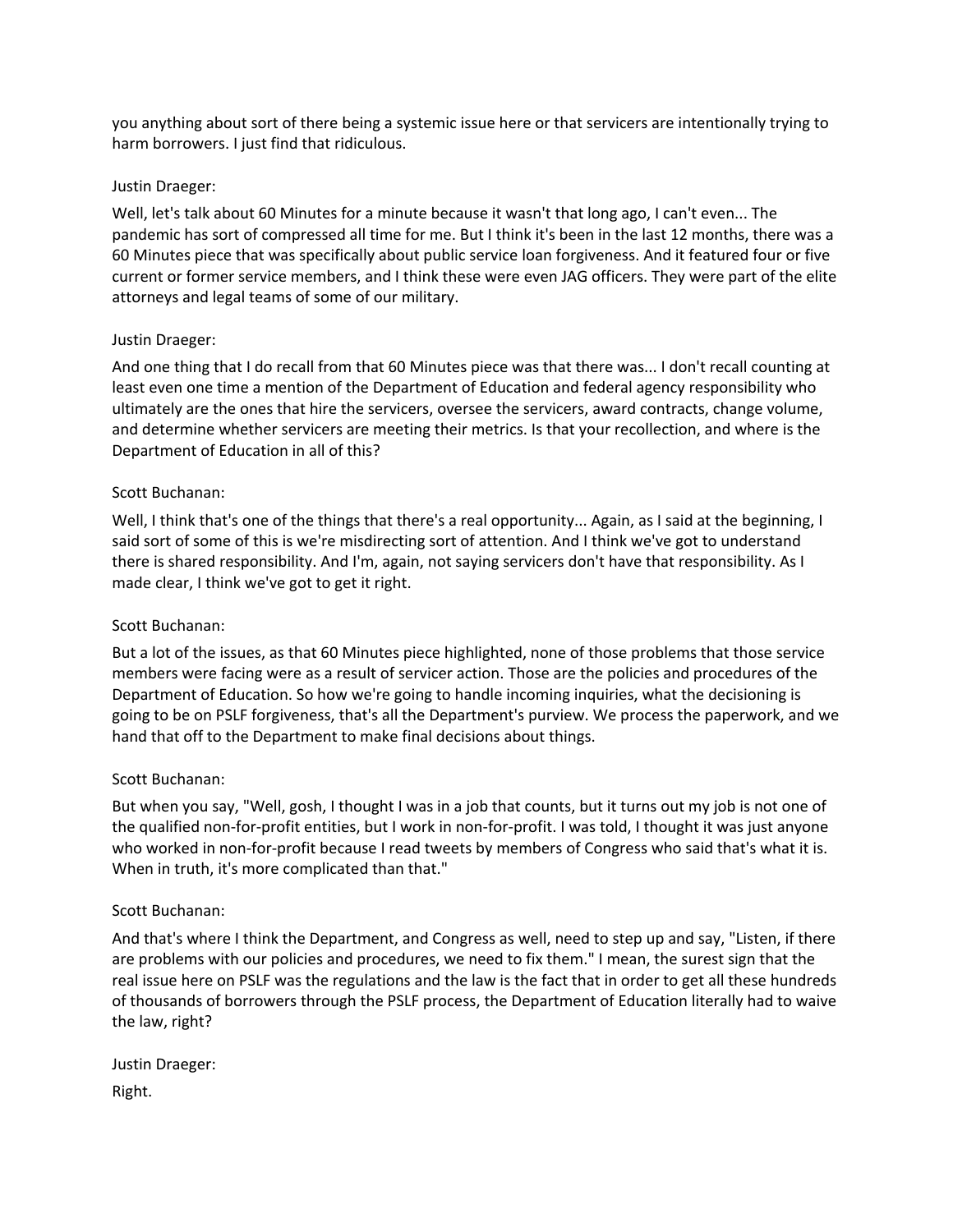# Scott Buchanan:

I mean, and now all of a sudden we have a lot of people who are getting loan forgiveness that wouldn't before. Not because anything that happened differently on the servicer side, we're still processing exactly the same way, but the Department has come and said, "Listen, all those laws and restrictions that you were complying with and that limited borrower's ability to get forgiveness that we mandate on you? We're going to waive them now," and surprise, surprise, a lot of people get loan forgiveness now.

# Justin Draeger:

Yeah. And from the servicer standpoint, I imagine it's neither sort of here nor there. It's if you want to issue a waiver, we'll process these loans differently. It's not as if, or at least I haven't seen any statements or even heard scuttle behind the scenes, the servicers opposed the temporary waiver that's been offered.

## Justin Draeger:

It's sort of like we can point out where the issues are. And the issues are, there was a narrowly defined set of loans that qualified for PSLF. We knew this from the beginning. It was too complicated for borrowers to understand. And we didn't get guidance.

## Justin Draeger:

And I know this from NASFAA's standpoint because we were pointing out to the Department as early as like 2017, two years until the first PSLF loans should qualify, less than 100 borrowers of the millions are actually on track, and we were waving our arms saying, "Big problems ahead. This is not going to work. People are going to have to reconstruct employment history and loan history."

#### Scott Buchanan:

Well, and remember, we didn't even have the employment verification form. That didn't even exist until years after the program had already been in place, I mean, years. Which is just, to me, at some point, you got to take some accountability for the programs you run here. And I think we all need to take accountability for what we're responsible for.

#### Scott Buchanan:

But when the procedures and the guidance and the things that were roadblocks to borrowers getting access to public service loan forgiveness, you got to own who owns it. And it's the Department and Congress who really own those rules. And if they don't like the way they're working, they need to change them.

#### Justin Draeger:

Well, let's talk about ownership for a second because I've got two followup questions on that. One is what is the relationship to the CFPB, the Department of Education, and loan servicers? And the reason I ask this is the Department of Education and the CFPB are both part of any given administration. So it's all part of the executive branch, the president's delegated authority through secretaries and directors as afforded by Congress.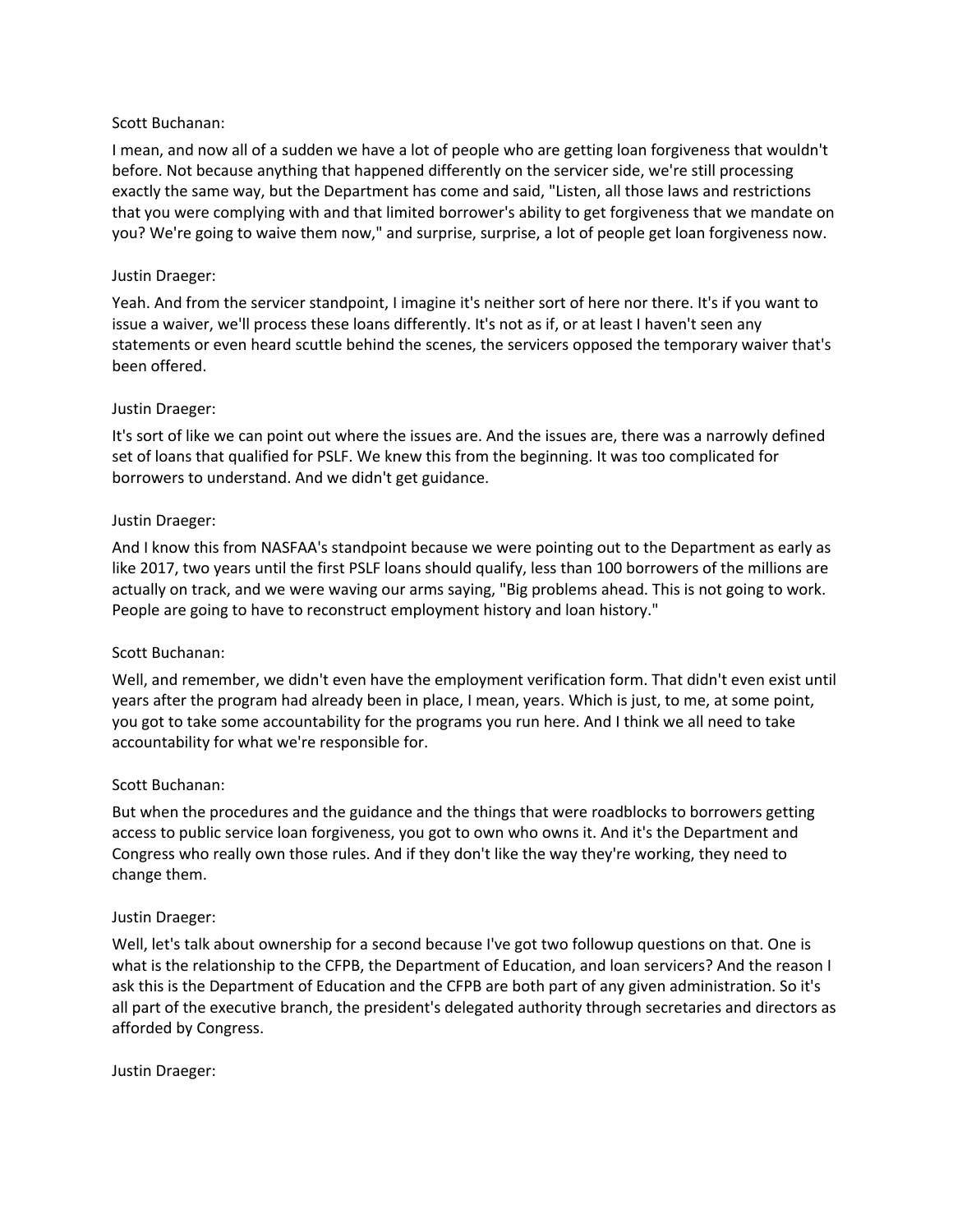So, like any organization, you usually don't have two heads. You have the Department of Education with a chief operating officer that sort of oversees loan servicing procurement. You have an Office of the Inspector General, that's sort of checking on the Department of Education and its management. But now, in the last decade, we also have the CFPB that is also sort of checking.

## Justin Draeger:

I've often struggled to try to understand... And the department has gotten into squabbles during the Trump administration about how much data they would share with the CFPB because sort of like, we don't need multiple people, multiple agencies investigating here. But what is the ideal relationship here between the Department and the CFPB?

#### Scott Buchanan:

Well, I mean, what is that ideal relationship? And that's a really good question. I mean, the point you make about sort of serving two masters is the big problem for a servicer. And, in my mind, having two masters is fine as long as they're both giving you the same instructions because you can deal with that.

## Scott Buchanan:

We've all perpetually probably had moments where we sort of have two bosses we're trying to manage. But as long as we're going in the same direction, trying to achieve the same outcome, and have the same expectations of each other, that can work in some respect.

## Scott Buchanan:

The issue that we've had, and I think continues to be a challenge, is that when you have the Bureau sort of having totally different expectations than what the Department tells you to do and what the Department of Education pays you to do, that's where we get into a lot of conflict. That wastes a lot of resources, and frankly, we don't know what to do.

#### Scott Buchanan:

I mean, I'll point out a good example. On the PSLF waiver, the CFPB just put out a bulletin that provided guidance about how they expected servicers in the marketplace to help inform borrowers. It had a lot of suggestions and things that they would expect to see. Some of those are very different from the requirements that the Department of Education has provided to servicers on a very ticky-tack level.

#### Scott Buchanan:

And when you go to the Department of Education and say, "Hey, the Bureau has put out this bulletin, which is slightly different from what you told us to do, do you want us to do what the bureau says or do you want to update your guidance?" And when the Department of Education says, "We're not providing any additional guidance," that leaves you stuck. I mean, how are we supposed to reconcile that? And-

#### Justin Draeger:

It sort of feels a little bit like a setup here because-

Scott Buchanan: Well, that's-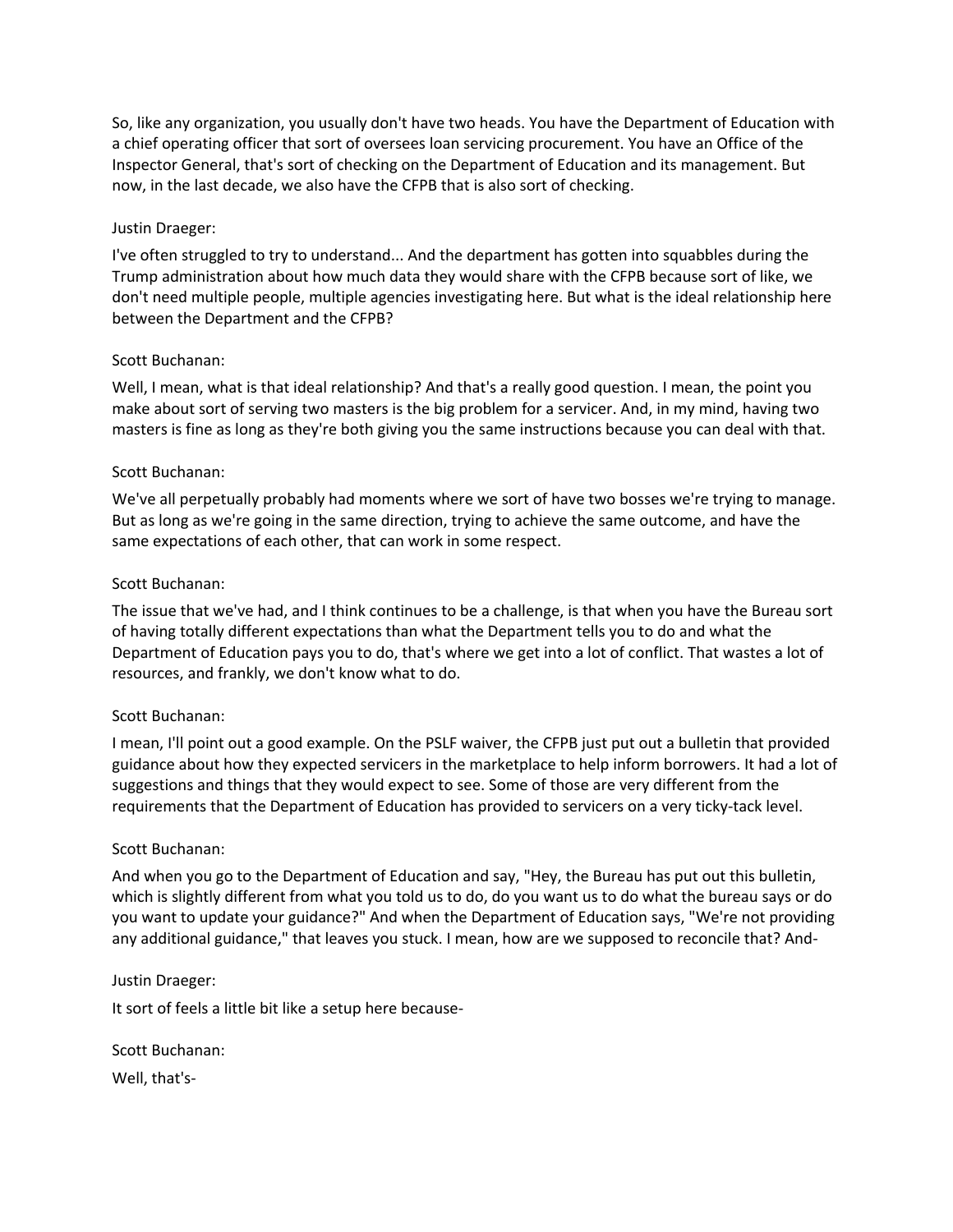You're going to be, you're damned if you do, and you're damned if you don't.

# Scott Buchanan:

Oh, I mean, I think that's the case pretty regularly. This is not the first time. This continues to happen. And it is, at the end of the day, it really is there's an opportunity for those two agencies to work together. And, listen, they have double the resources to sort of look over servicers and make sure we're doing the right thing. But you've got to be focused on asking us to do the same things because otherwise we are stuck in an untenable position.

# Justin Draeger:

All right. Well, you said two masters, let's add a third boss, which is the state attorneys general.

Scott Buchanan:

Sure.

# Justin Draeger:

So this administration decided that they were going to retreat on a policy position that I think has spanned both Democratic and Republican administrations. This is not a partisan issue, or historically hasn't been, which is supporting federal preemption. It's a federal student loan program. Guidance will be issued from the feds, but state attorneys general have been pressing for their own oversight for borrowers in their states.

# Justin Draeger:

And if, for example, a state attorney general says, "You can only contact a borrower in our state once every 21 days," but the department says you should contact them once a week when they fall delinquent... I'm making this up. You probably can give more specifics. But there's a contradiction there, and I wonder how is that being reconciled by loan servicers?

# Scott Buchanan:

Yeah, it's a big issue. I mean, we've had legal fights with states about this. I mean, we sued the District of Columbia, and we won in court against them. Basically making clear that if you're a federal contractor and you're working directly for the federal government implementing a federal program, states cannot come in and second guess any of those decisions that the government makes through its contractors. You can't license them. You can't ask them to do things differently than what they're contracted to do. I mean, that's the law.

# Scott Buchanan:

And I think the challenge that you highlight that previous administrations on both sides have sort of understood and acknowledged is that the real issue is that the Department of Education can't by press release undo Supreme Court precedents here. And so, whether the Department thinks it's preempted or not has nothing to do with. It is preempted.

# Scott Buchanan: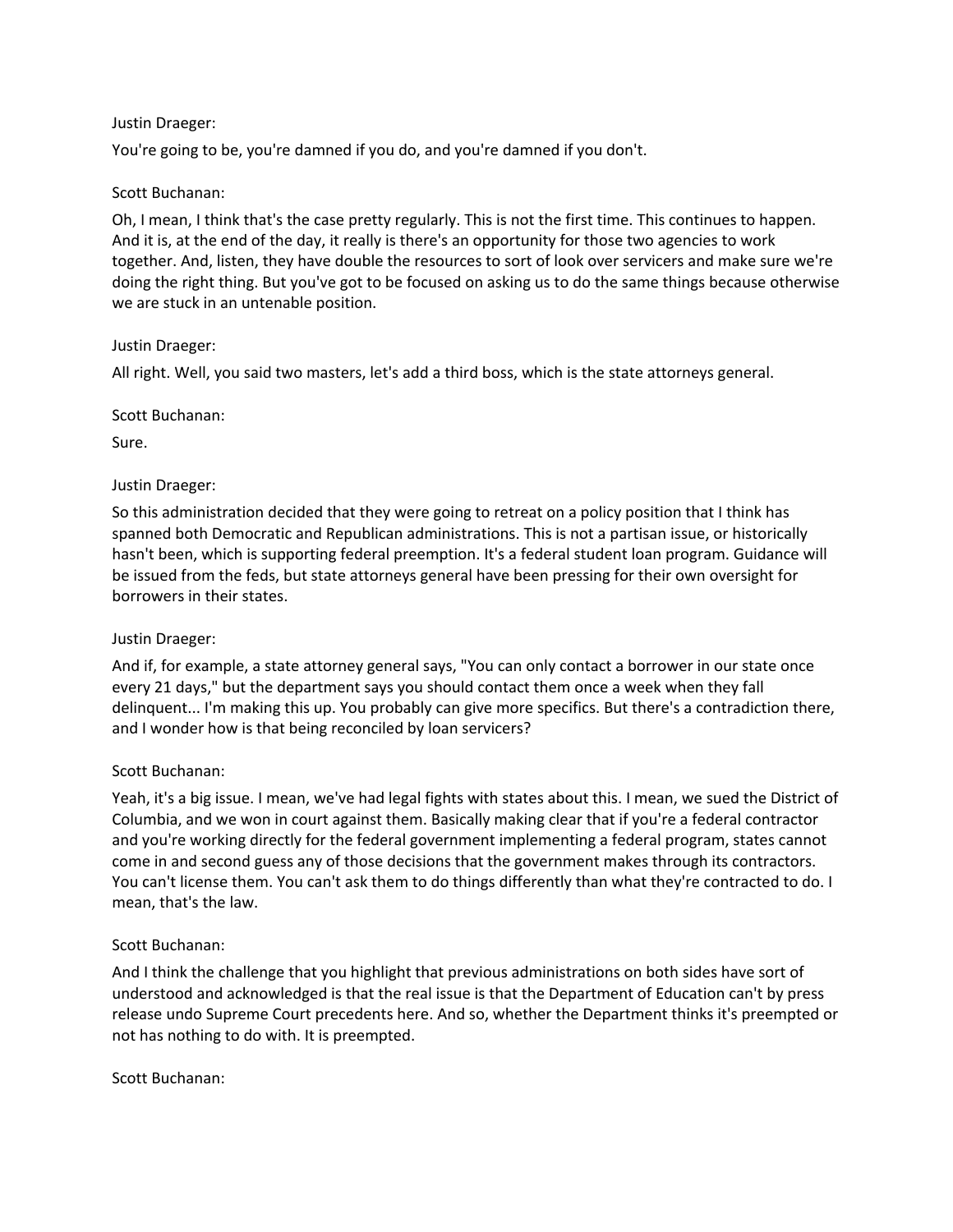I think we've taken the stance, though, rather than sort of on a 50 state basis litigating this, knowing, again, in all the states where we fought it, we won, but that's just cost. The more we litigate, we just have to take that out of resources that otherwise go to help borrowers, get sucked into litigation.

# Scott Buchanan:

And so, our approach has been we're trying to work with the states collaboratively to try to harmonize their expectations with the Department of Education's expectations. But it sure would be helpful if the Department of Education, since they want to work with these states, also coordinated to harmonize, so again, we're all operating off the same playbook.

## Scott Buchanan:

One of the things we've advocated for, and you'll remember is from the old FFELP days, we had a common servicing manual that all FFELP servicers used. And it had the rules, and they were very detailed down to very specific practices. It wasn't sort of like, "Answer the phone." It was, "Here are the standards of how quickly you need to answer it," and all that sort of detail that's really important.

## Scott Buchanan:

We need that on the federal servicing side today for the direct loan program. And we need the CFPB, the Department, and the states all to agree that is the rule book. And we'll follow that rule book, whatever it is, you just tell us what it is. But when you're expecting us to try to figure out and discern what three different masters say, and especially when you have situations like the Bureau and states' attorney general sort of come at you ex post facto and say, "The practice you've been in the marketplace doing for 10 years, we've decided now 10 years later is inappropriate." I mean, that's just, come on. That's just impractical to deal with.

#### Justin Draeger:

So NASFAA has supported a common manual for direct lending. And one of the things I remember about the common manual back in the Federal Family Education Loan program days is in the appendix then, there was sort of this leeway for different guarantee agencies to sort of customize what they were doing.

#### Justin Draeger:

But again, it was all very transparent. It was sort of like, "This is how this agency is doing this. This is how that agency is doing that." Let's talk a little bit about that sort of in loan servicing, this theory of standardization versus competition.

#### Justin Draeger:

So the way that pricing is set up right now is loan servicers are supposed to be motivated by volume. If you do a good job on the metrics the Department says you should be meeting, you're supposed to get more volume in the future. And if you do a bad job, you get less volume. Is that the appropriate way to sort of motivate servicers?

#### Justin Draeger:

And then, two, how then do you build into the system a way so that the servicers do cooperate, whether it's on a common manual or just sort of sharing best practices, like, "This is what's worked," or, "We ran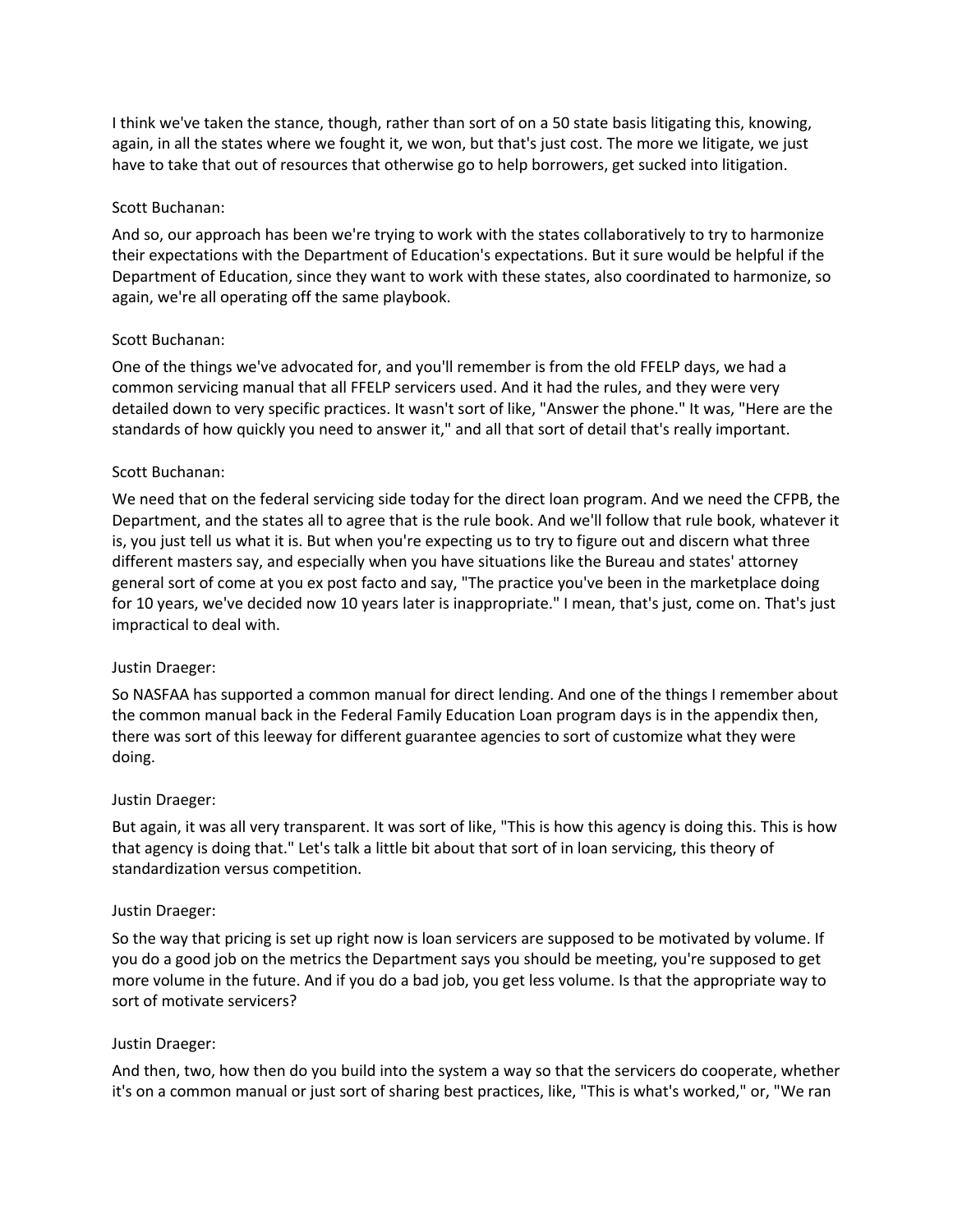this trial here. And instead of using that to my competitive advantage, I'm going to lift the entire tide of student loan servicing." So how do you do that?

# Scott Buchanan:

Well, this is really difficult contract management about how would you construct a regime that is going to get you the outcomes, reward good behavior, and then create a desire for that behavior and those outcomes to continually improve? I mean, that's what we're trying to construct, some sort of machinery that would have that happen.

## Scott Buchanan:

I think the first thing we got to decide is what is the outcomes we want? Do we want everyone in an income-driven plan? Is that the outcome we want? Is priority number one reducing defaults? And I think that's where there's... Right now, there's a little bit of conflict about what is the best outcome for a borrower? Do we want them to pay back this loan, or do we want them to be in the loan... Do we want the person to pay it back, or do we want them to be in a program that will minimize their costs?

## Justin Draeger:

Well, let me translate that into dollars then, Scott. So right now, servicers are paid more if borrowers are successfully repaying their loans. And if they fall delinquent, the compensation goes down. And I think the idea here was that loan servicers would then be incentivized to keep borrowers in repayment. I understand that.

Scott Buchanan:

Yeah.

# Justin Draeger:

On the other hand, there are a lot of borrowers who will just successfully repay their loans without servicers really doing much of anything.

Scott Buchanan:

Right, yeah.

Justin Draeger:

Which is sort of a windfall. And then on the second side, if a borrower does fall delinquent, at some point, speaking of business decisions, are we incentivizing... Do we want servicers to spend more when somebody falls delinquent, or do we want them to spend less because the more delinquent they come, it starts to become a lost cause.

#### Scott Buchanan:

Right. And I always had thought there's an opportunity here. You highlight that right now we have... The compensation structure is really sort of tiered to pulling people in current, and then sort of it declines over time.

Scott Buchanan: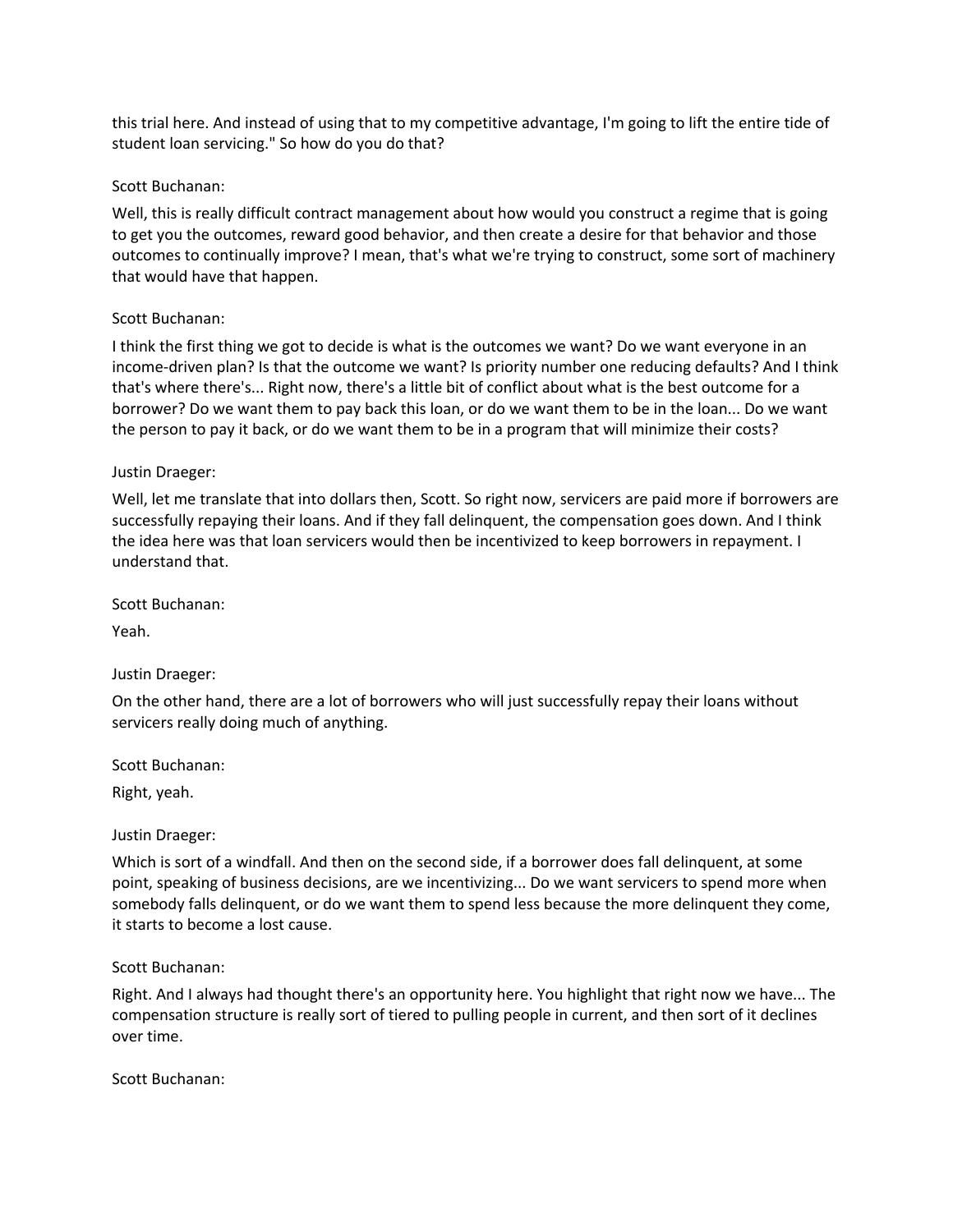And you're right, at some point, if you're a business and you're making a decision, and you say, "I'm only getting... " At the end stage, you're getting paid 45 cents for a severely delinquent borrower. And the outreach to do on a severely delinquent borrower, 45 cents a month ain't going to cover it. So you are booking a loss on a business level.

# Scott Buchanan:

And that's why I've always thought there's an opportunity here to have... And this is what I think creates an invention, is to have your structure that pulls people forward, but then also have for servicers that outperform on default metrics and reduce their default rate, that there's some sort of pooled incentive amount to say, "Listen, if you're willing to put time and effort behind this and are successful at it, so that effort is worth it to all of us, to the borrower, because they're not defaulting, to the taxpayer, because they're not going to lose, and to you as a servicer, we're going to create an incentive pool that will pay you out to cover those costs."

# Scott Buchanan:

And discourage that sort of thinking, which is like, gosh, this borrower is on the way to default anyway, let me stop calling them because they're never going to call me back, and that call will have lost me money to make. So I think a hybrid model where we say...

# Scott Buchanan:

And I think this is where you have to have multiple sort of measures on top of servicers to make sure... And I think you could do the same thing with income-driven, so is it do we want to push more people in? Do we feel like they're targeted populations that are not going into income-driven repayment either because they don't know... We need customized outreach.

# Scott Buchanan:

So I think having sort of innovation funds where the Department would be in complete control, but say, "Listen, if you've got an innovative idea to tackle a pool of the population that we're not dealing with in our sort of blanket treatment of every borrower in America, we will create an incentive structure that says, 'If you implement that and show success that benefits the borrowers as well as the taxpayer, then there will be compensation to come for that. Now, if you fail at it, then that's on you.'"

# Scott Buchanan:

But I think that if you overlay those kind of incentives, I think you get a lot more performance and you deal with some of those concerns about sort of incentivizing wrong behaviors in servicers.

# Justin Draeger:

Yeah. All right, let's turn this just a little bit, a few more degrees. Speaking of compensation and contracts, that ties directly into what's on a lot of student loan borrowers' minds right now, which is is repayment going to start on May 1?

# Scott Buchanan:

Well, I mean, that's hard to know. I mean, they've moved it so many times that it's difficult to know what the thinking here is. As of right now-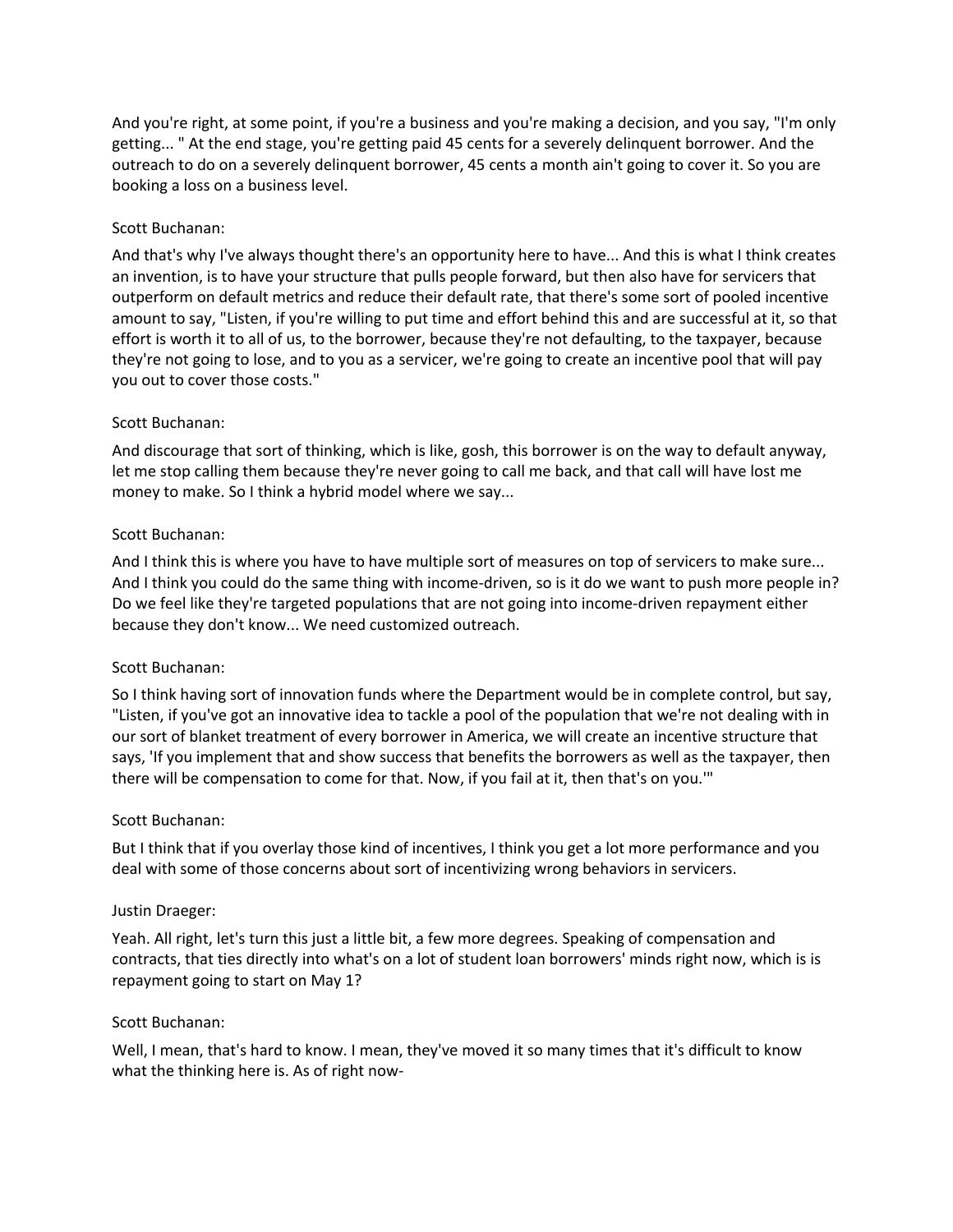Have loan servicers been asked to gear up for a May 1 start?

# Scott Buchanan:

Yeah, I mean, we have been on a trajectory for the last several months to prepare for resumption on May 1, so the Department has been full steam ahead on this. I think, today, you probably saw some stories, and yesterday, that the Department did apparently communicate to servicers and said, "Listen, don't send out any bills yet. Put that on hold for the moment."

# Scott Buchanan:

Now, I don't know if that's indicative of some decision That's been made to potentially push the date out, or if the department is wanting to change the messaging of what we say in those documents that are going to go out, or if they're being overly cautious because the final decision hasn't been made yet, and they don't want us to sort of do what we did before.

## Scott Buchanan:

I mean, this was a challenge with the previous administration is we didn't know that the payment resumption was going to be pushed out, so we'd already started mailing millions of borrowers information, and that's a cost that goes out the door and can't be recaptured. So, at this point, I think it sounds like at least the White House is still weighing their options here.

## Scott Buchanan:

I mean, I think if you turn to the economic situation though, here, if you don't sort of restart repayment now, what's your driver for when you're going to restart it ever, right? I mean, at some point this has to happen. People got to start paying back their loans again. No one likes to, but this is money that the tax payer's got to bring back in so that it can lend out to more people.

# Scott Buchanan:

And if you look at the economic indicators, the unemployment rate, we are back now to pre-pandemic levels on that. There's inflationary metrics and all those other things that are complications. But I find it hard to know what is the hard indicator that would say, "Let's start repayment," if it's not already here?

# Justin Draeger:

Yeah. It certainly starts to look more like a political decision than maybe one based in facts, although I'm sure you saw chief of staff, White House chief of staff, Ron Klain, on Pod Save America talk about the fact that they want to reach some sort of decision on targeted, potentially loan forgiveness before they restart the repayment machine. That seems like a pretty tall order between now and May 1. Although, I guess crazier things have happened.

# Justin Draeger:

From a servicing standpoint, though, I'm trying to wrap my mind around the idea of whether it's May 1 or July 1 or December 1, you start the repayment machine, 40 million borrowers are going to start repaying their loans. What does that look like from a loan servicing standpoint? Can you get everybody processed in 30 to 45 days? Is everybody turned back on?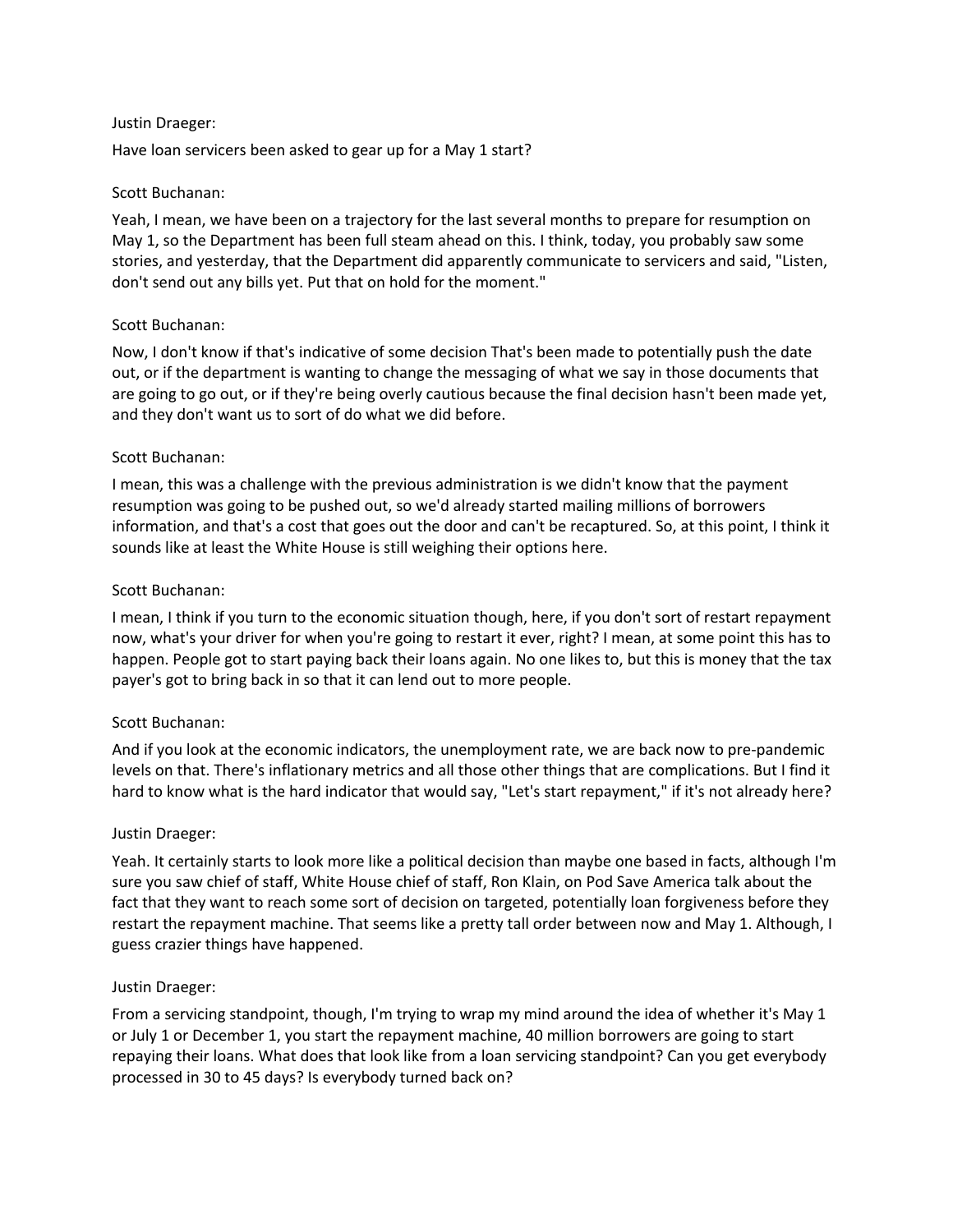# Scott Buchanan:

Yeah, well, and I guess at least the good thing, it's not all 40 million. It's only about slightly over 30 who are in the actual payment pause because we have a lot of folks who have chosen to go into repayment. And then a lot of the FFELP loans are repaying. So the number isn't quite as bad as that, but 30 million is still a lot of borrowers.

## Scott Buchanan:

And I think, from a servicer perspective, a lot of the things that are necessary in order to get people back into repayment, that groundwork has been laid. Now, I'm going to say, no matter whether it's May 1st, no matter whether it's July 1st, sort of doesn't matter, if everyone waits, if every borrower waits to talk to their servicer until repayment actually begins, that date, they're going to be on hold for a long time.

## Scott Buchanan:

Because there is no physical way to staff for that kind of volume. I don't care how much money the Department of Education threw at this problem. To staff up to that level of demand that you could potentially have...

## Scott Buchanan:

So that's why we spend a lot of time as servicers automating a lot of the processes that are going to go on the back end here, making sure that almost all the transactions you would need to conduct with your loan account, including getting into IDR, exploring PSLF, looking at sort of like what your payments might look like, payment calculators, all that sort of stuff we have set up on the website, so people can go do that.

#### Scott Buchanan:

And that's where we're really encouraging them to go and be ready for payments to resume, to go ahead and set up your auto debit, make sure... You don't even need to talk to us. You can just go, click, set it up, and you're done. So a lot of that work has been done.

#### Scott Buchanan:

So I think, listen, servicers are generally ready. The one variable we can't solve is knowing when everyone's going to call, if they're going to call early or late or all on the same day. And that's going to be, again, and there's no amount of money that I think can really solve that issue. It's going to be tough on the customer service line perspective, phone line perspective, for some time around this issue.

#### Scott Buchanan:

But that's why we've sort of encourage, it's time to rip off the bandaid. Because the longer we wait too, this is the practical thing, and anyone who works in financial services will tell you this, the longer that a borrower was disassociated from their loans, the more they retool their family budgets to forget about it.

#### Scott Buchanan:

And then, all of a sudden, you come back two years later and you say, "Remember that \$150 payment you need to make?" And they're like, "Oh my gosh, we made different life choices. We bought a car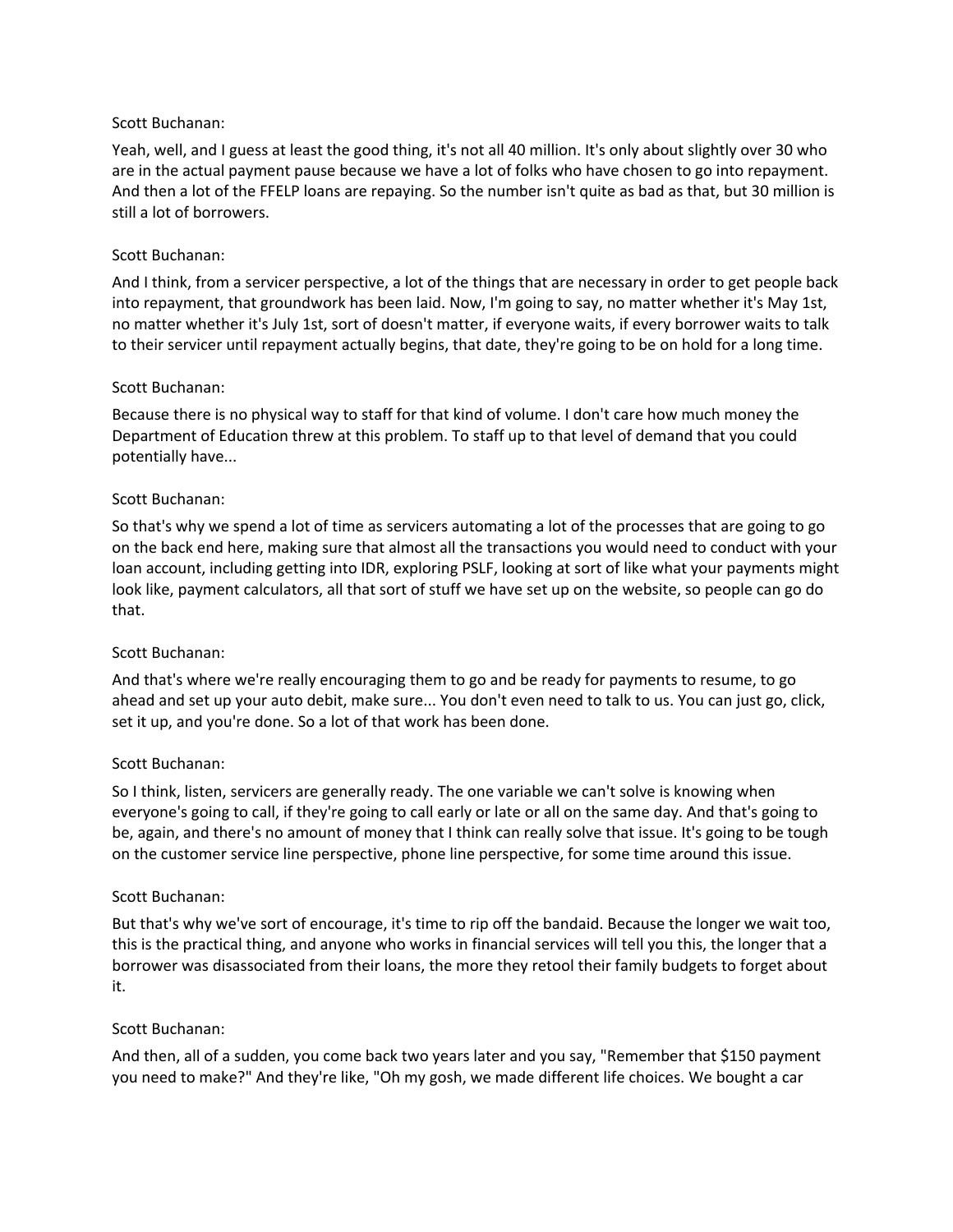that's a little bit more expensive than we would've bought because we thought we a hundred bucks extra a month because I was looking at what was in my bank account."

# Scott Buchanan:

And when people have rebuilt their lives in that way, that becomes a real challenge, so we're going to have more effort. But the longer we wait, the worse that problem gets.

## Justin Draeger:

My entire career in and around financial aid, the advice to any borrower who was struggling or trying to weigh their options was always contact your lender, or in the DL program, contact your servicer. A couple of weeks ago, chief operating officer over at FSA, Rich Cordray, basically told borrowers on PSLF waivers, "Don't call us, we'll contact you." Why? What led to that? That's counterintuitive to everything I've ever thought. What do you think the reasoning is there?

## Scott Buchanan:

It's because the Department hasn't figured out how the waiver's going to work yet.

Justin Draeger:

Okay.

Scott Buchanan:

I mean, that's the practical reality. So if you called up-

Justin Draeger:

So it's not overwhelming servicers with questions they can't answer?

# Scott Buchanan:

Well, it is. I mean, that's right. If you call today and say, "Am I going to get loan forgiveness?" Or, "Am I going to get extra payments counted?" A servicer has to say, "I have no idea. The Department of Education is going to make that decision. They haven't told us yet."

#### Scott Buchanan:

So if every time there's a news story about PSLF waiver, they pick up the phone and call their servicer, we are spending enormant amounts of time talking to people, telling them things that they don't want to hear, which is that we don't have answers. And the answer is we don't have answers. And so I think that's why you see that.

# Scott Buchanan:

This is, I think, another challenge that we've communicated pretty clearly to the administration and to the Department is that if you're going to announce these big changes, these big programs, you've got to give servicers heads up. We learn about these things in the same press releases that America does.

Scott Buchanan: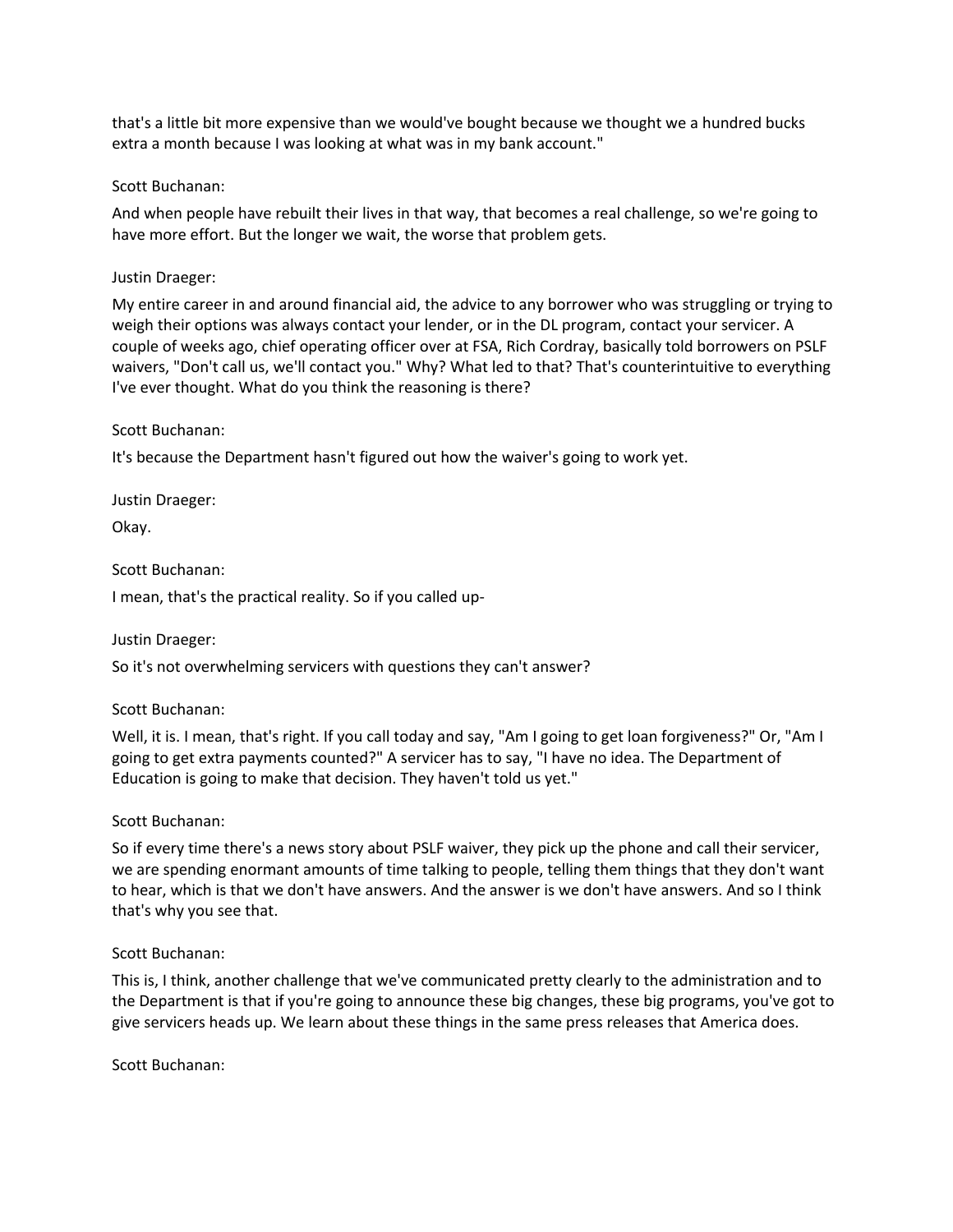And then, is it any surprise that we're staffed for normal times, and then all of a sudden the Department announces there's a PSLF waiver. We get hundreds of thousands of phone calls to our customer service line saying, "Am I eligible?" And we are like, "Eligible for what? Oh, wait, there's a press release? Let's go read it." And that's not a way to run a federal program of this size and scale. We've got to work together to do a better job on that.

# Justin Draeger:

Yeah. And I imagine it creates quite a bit of frustration. All right, we're winding down on our time, and I know Scott could probably go on for quite a while. Let's say I've got a family member who is a borrower. They are currently on the repayment pause, and it's scheduled for May 1. So really, what advice would I give this person? And I kind of have something in mind, but I'm sort of curious what you would have in mind. What realistically should we tell these people?

# Scott Buchanan:

So what I would say is that, well, first of all, I hope you've been saving that... I don't know if this is practical... I hope you've been saving that payment amount that you would've been making and be very strategically smart about right before repayment resumes or right after it does making a large payment to your principle, pay it down.

# Scott Buchanan:

So that would've been, and I talked to reporters about this through this whole thing. If you had the wherewithal to save that money, because interest has not been accruing, so if you could take those monthly payments, a lot of which would've gone to interest under normal times, then all of a sudden, now, you have \$500 that you would've been paying, now's the moment to pay down that loan. So you can take the loan balance down, and then future interest, when it does turn back on, will be on the lower balance. So you'll lower meaningfully the total cost of that loan. So number one.

# Scott Buchanan:

Number two, talk to your servicer today. Don't wait. And whether you think the date's going to move or it's not going to move, no harm, no foul about having that conversation today. Make sure they've got your correct demographic information. Make sure that you talk to them about what the right loan repayment plan is for you, sort of explore IDR and all these other things.

# Scott Buchanan:

Go ahead and get that set up, so you're not waiting on April 29th or April 28th trying to figure out what you're going to do. Go ahead and have that conversation today. And I would say this, you and I, Justin, we've been in Washington a long time, so I would not make any personal financial decisions based upon what the federal government might or might not do. Because, as we know, those winds and tides change pretty quickly.

# Scott Buchanan:

So if you're someone who's sitting and saying, "Well, I'm going to wait and see if the government gives me more support or what have," you got to make the financial decision to pay down as best you can these loans. I'm not saying accelerate any activity here, but don't hold your breath for the federal government to do something here.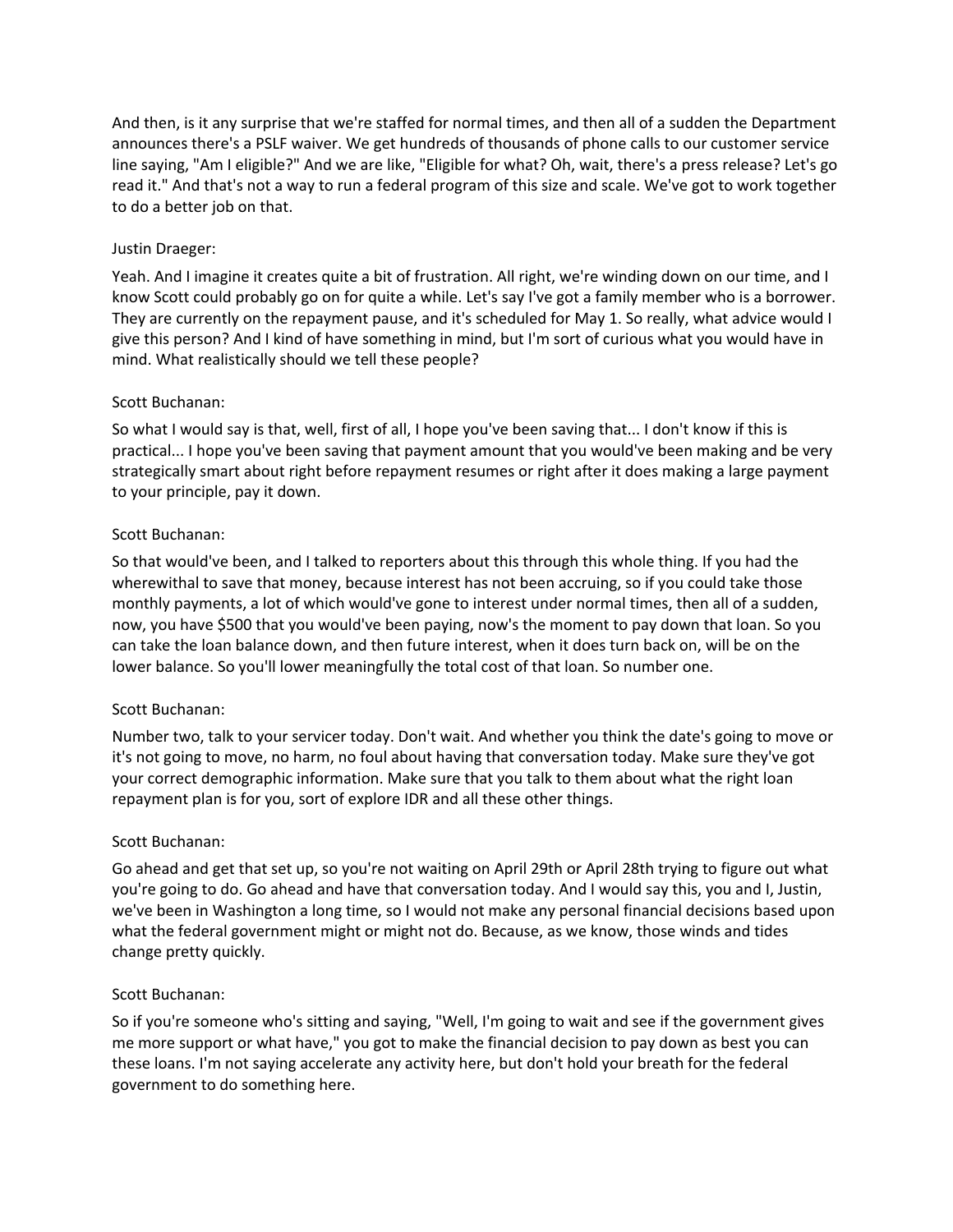Right. So my advice, and my advice would pretty much match yours because I know that's what I'm supposed to say.

Scott Buchanan:

Okay.

# Justin Draeger:

But now, let me step out of that for just a second and say two things I probably, one of which I shouldn't say, but I'm going to say anyway. One is the first point you made really, I think, points to sort of the regressive nature of a recovered economy and those who can pay their loans.

# Justin Draeger:

So those who are in the best financial situation, who didn't experience job loss, which tend to be sort of white collar jobs who went through the pandemic perhaps unscathed by a lot of the economic turmoil, working from home, might even have some savings, they could be paying down their loans at just an enormous advantage to other people who are really struggling because they don't have any interest accumulation.

# Justin Draeger:

So if they could pay their loans, they can. I think that's good advice. That's someone I would tell my friends or family, if you can, do it, because you can do it at an accelerated rate and pay down real principle right now. But that also speaks to the regressive nature of this, that those are in a position to do that have an advantage over those who don't.

# Justin Draeger:

So this is the whole, if you can repay, then we should restart the repayment machine under some terms and conditions that we originally agreed to. So we match on that. Here's the

# Scott Buchanan:

If I might just say one thing on that, and that's not only, that's not speculation that that's what's going on. CNBC did a survey, thousands of borrowers, and that's exactly what's happening. White and wealthy people are paying down their loans. White and wealthy people will come out of this payment pause ahead. Lower income and minority populations are going to come out of this payment pause exactly where they went into it.

# Justin Draeger:

Right. So this is a point where we've talked, we've kind of debated this before, but it's the idea of, at the beginning of the pandemic, yes, it was you needed widespread relief.

Scott Buchanan: Right. Absolutely. Yep.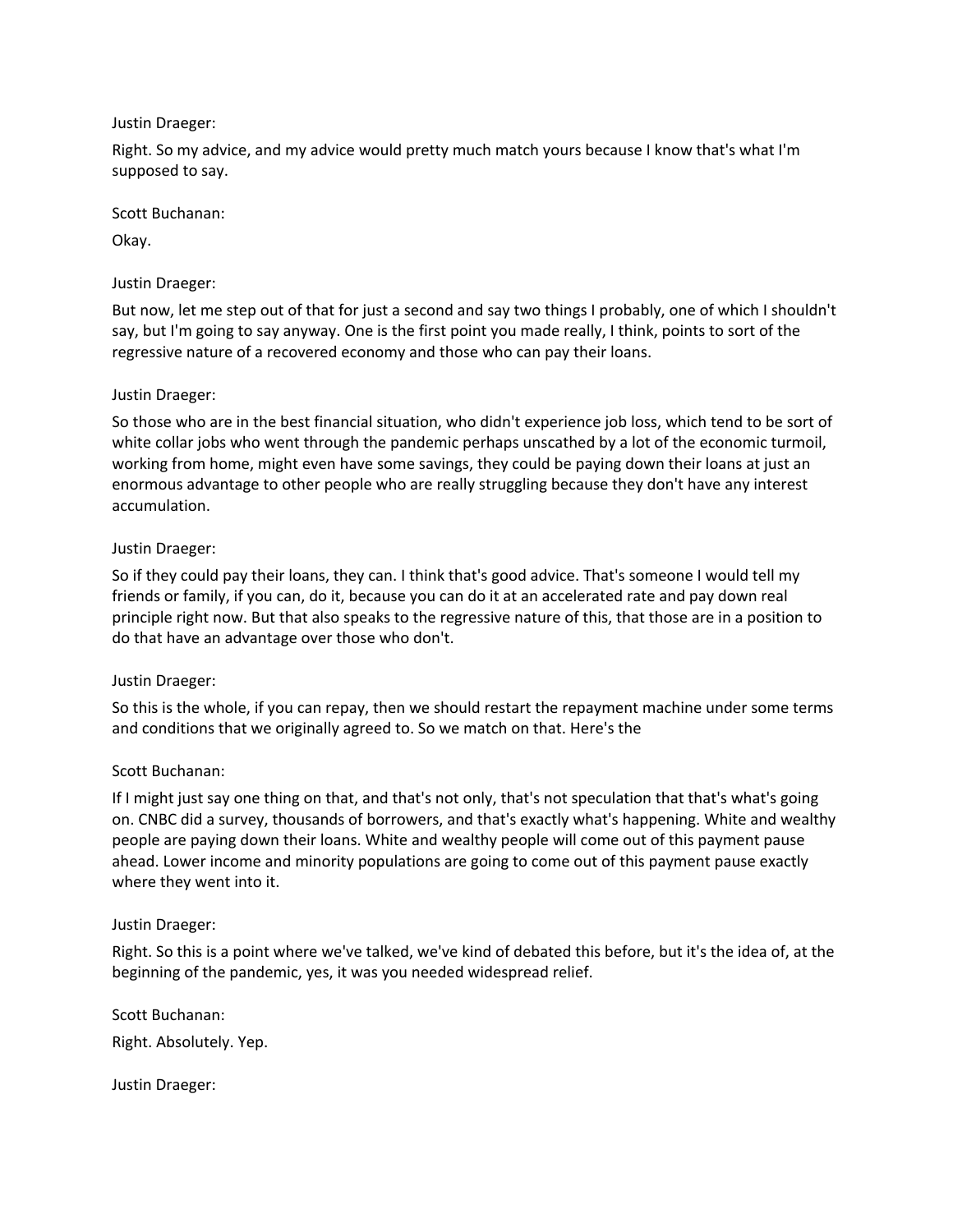So you didn't have time to do means-tested benefits, which is how we prefer to do federal aid, which we say, "Who needs it?" Then we give the money out. But we didn't have time. But the longer this goes on, it becomes more and more regressive. Brookings has done a lot of work on this as well.

# Justin Draeger:

So the second thing, though, you said, which is contact your servicer. This is something that's so ingrained in me over decades of work in this, 20 years of work in financial aid and loan work.

## Justin Draeger:

But on the other hand, I guess I would say part of me wonders, though, if my non-payments are counting towards loan forgiveness, why wouldn't somebody just sort of sit on their hands and be like, "I'm in no hurry. I'll wait and see what happens? Why would I contact my loan servicer? I don't want anything getting turned on accidentally. I'm going to sit this out until the last possible moment." I mean, would you fault people for thinking that way?

## Scott Buchanan:

No. Listen, I might think that way too. That's why I said I think it's really important for people to understand, and when I talk to reporters to get this out, is that if you sit on your hands right now, you will be sitting on hold when we get started again.

## Justin Draeger:

All right. That's a nice turn of the phrase. Okay, Scott, really appreciate your time coming on, talking about some of these issues. Like I said at the top of this hour, this touches tens of millions of people, and servicers play a pretty integral role in ensuring that borrowers can successfully stay on track for whether that's for successful repayment or loan forgiveness or any benefit that's been promised to them. So let's stay in touch and appreciate being you being on.

#### Scott Buchanan:

Absolutely. Yeah, no, thanks for having me. This has been a great conversation. As you point out, this is a really critical topic, so it's always great to talk about it with you.

#### Justin Draeger:

All right. Thanks, Scott. Hugh, let's bring you into the conversation. A lot happening in Washington DC this week. You want to catch us up with federal spending?

# Hugh Ferguson:

Yeah, so it's been a busy week, and it's only Thursday as of right now of our recording. But probably the biggest news of this week for folks that have been following is this \$1.5 trillion omnibus package that Congress dropped on Wednesday, and the House considered it and passed it through their chamber.

#### Hugh Ferguson:

It would allocate \$76.4 billion to the Department of Education and its programs. And this total is also a \$2.9 billion boost from the fiscal year 2021 enacted level. We have a summary in today's news, and I'll be sure to include a link in the show notes where we highlight how higher education made out.